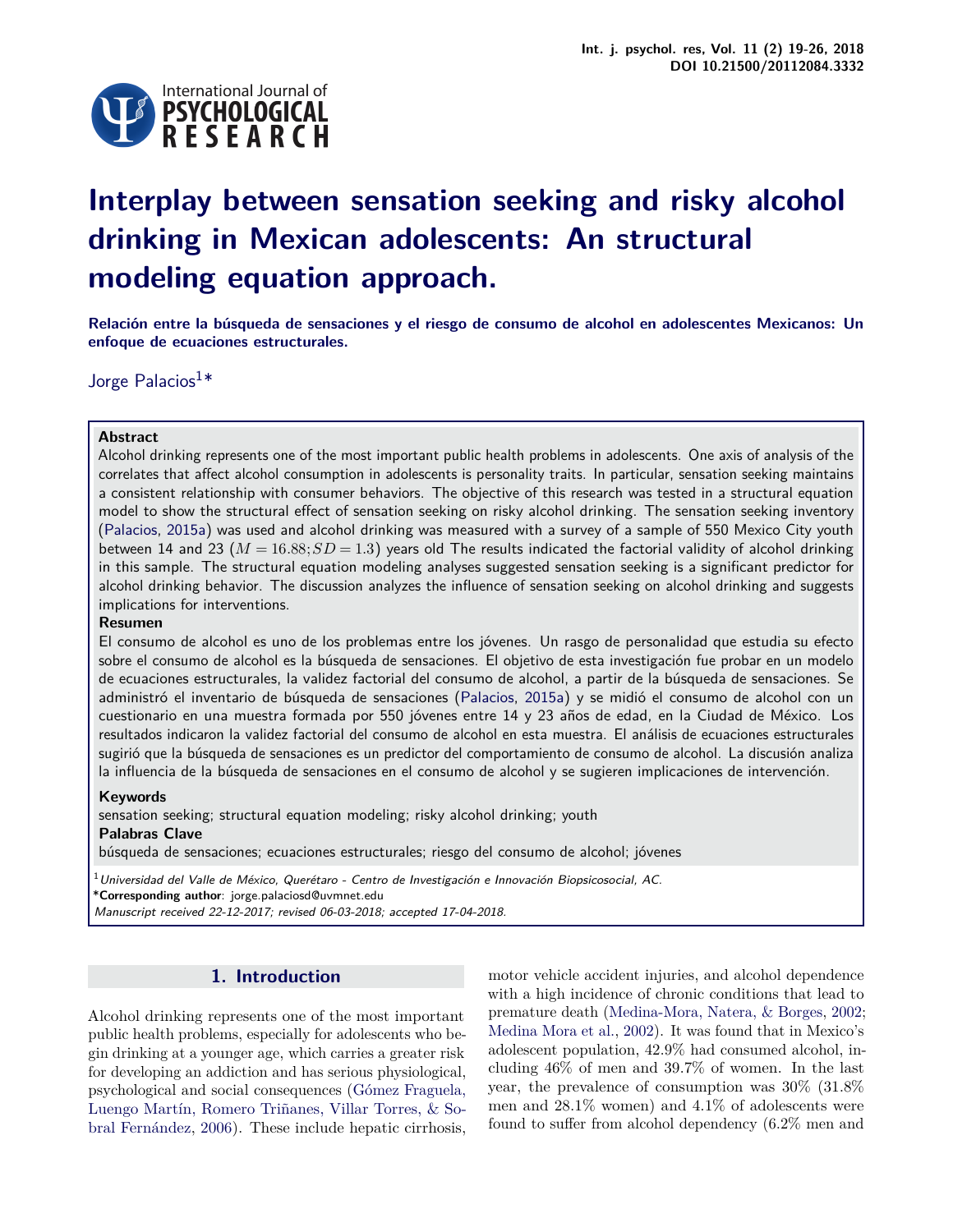2% women) [\(Encuesta Nacional de Adicciones,](#page-6-3) [2011\)](#page-6-3).

Several theoretical models have been proposed to explain the multiple factors that influence alcohol consumption [\(Becoña,](#page-5-0) [2005;](#page-5-0) [Hawkins, Catalano, & Miller,](#page-6-4) [1992;](#page-6-4) [Jessor,](#page-6-5) [1991,](#page-6-5) [1998;](#page-6-6) [Kandel,](#page-6-7) [2002;](#page-6-7) [Palacios,](#page-7-2) [2011,](#page-7-2) [2015b\)](#page-7-3). Among the theoretical models around alcohol drinking, a central aspect is the effect that the individual variables have on this behavior, highlighting factors that increase or decrease adolescent vulnerability to alcohol consumption. These factors include motives for consuming alcohol [\(Cooper,](#page-6-8) [1994;](#page-6-8) [Palacios,](#page-7-4) [2012\)](#page-7-4), personal well-being [\(Palacios & Cañas,](#page-7-5) [2010\)](#page-7-5), depression [\(Grant,](#page-6-9) [Stewart, O'Connor, Blackwell, & Conrod,](#page-6-9) [2007\)](#page-6-9) and low self-efficacy [\(Bandura,](#page-5-1) [1999;](#page-5-1) [Palacios & Bustos,](#page-7-6) [2012\)](#page-7-6).

Within the individual factors, one axis of analysis of the correlates that affect alcohol consumption in adolescents is personality traits. Different approaches have been used to explore the structure of personality through different cultures [\(Church,](#page-6-10) [2001;](#page-6-10) [McCrae,](#page-6-11) [2001\)](#page-6-11). While these approaches give different predictions of the behaviors that individuals can perform, they coincide in origin with either of the two most-used personality models [\(Palacios & Martínez,](#page-7-7) [2017\)](#page-7-7), namely 1) the five-factor personality mode [\(Goldberg,](#page-6-12) [1990\)](#page-6-12) or 2) sensation seeking [\(Zuckerman,](#page-7-8) [1994\)](#page-7-8). Research has documented that sensation seeking maintains a consistent relationship with consumer behaviors [\(Horvath & Zuckerman,](#page-6-13) [1993;](#page-6-13) [Merino-Soto & Salas-Blas,](#page-6-14) [2018\)](#page-6-14). Sensation seeking is a personality trait that is defined as the need to experience varied and complex sensations and the desire to take physical and social risks based on the desire to obtain those experiences. This concept is considered multifaceted, with different components such as emotionadventure-, and experience-seeking, disinhibition and susceptibility to boredom [\(Zuckerman,](#page-7-8) [1994\)](#page-7-8).

A seeking concept refers to a trait that is actively expressed and the sensory effect of the external stimulation that affects the individual. The latter is very important to define its value as the primary reinforcement; that is, the external stimulus that is sought to maximize sensations. The person who is a sensation seeker is characterized by unusual actions, which for others would be dangerous and risky [\(Zuckerman,](#page-7-9) [1979,](#page-7-9) [1994;](#page-7-8) [Zuckerman](#page-7-10) [& Kuhlman,](#page-7-10) [2000\)](#page-7-10).

Sensation seeking has different models depending on the theoretical proposal from which it is based. in this respect [Zuckerman](#page-7-9) [\(1979,](#page-7-9) [1994,](#page-7-8) [2007\)](#page-7-11) describes sensation seeking as the individual need to seek and maintain an optimal level of activation, as well as as a need for new and complex stimuli. [Arnett](#page-5-2) [\(1994\)](#page-5-2), sensation seeking is based on the dimensions of novelty and intensity. On the other hand[,Roth, Hammelstein, and Brähler](#page-7-12) [\(2007\)](#page-7-12) base their conception of sensation seeking as a need for stimulation. The evidence found shows that in trying to understand how sensation seeking is structured and eval-

uated, theoretical differences emerge depending on the position from which the construct is based. [Zuckerman](#page-7-8) [\(1994,](#page-7-8) [2007\)](#page-7-11) emphasizes the biological basis of sensation seeking; [Arnett](#page-5-2) [\(1994\)](#page-5-2) emphasizes socialization as the basis for the sensations seeking; and [Roth et al.](#page-7-12) [\(2007\)](#page-7-12) conceive of sensation seeking as a need for stimulation. Recently, several studies [\(Chen et al.,](#page-6-15) [2013;](#page-6-15) [Merino-Soto](#page-6-14) [& Salas-Blas,](#page-6-14) [2018;](#page-6-14) [Saletti, Chang, Pérez-Aranibar, &](#page-7-13) [Campos,](#page-7-13) [2017;](#page-7-13) [Stephenson, Hoyle, Palmgreen, & Slater,](#page-7-14) [2003;](#page-7-14) [Stephenson, Velez, Chalela, Ramirez, & Hoyle,](#page-7-15) [2007\)](#page-7-15) have focused on making modifications to reduce the size of the measurement construct while maintaining stability in their psychometric properties. From the perspective of this article, sensation seeking is a personality trait with a bio-behavioral basis [\(Palacios,](#page-7-0) [2015a;](#page-7-0) [Roberti,](#page-7-16) [2004;](#page-7-16) [Zuckerman,](#page-7-8) [1994,](#page-7-8) [2007\)](#page-7-11) because sensation seeking has been shown to be part of specific behavioral patterns [\(Palacios, Sánchez, & Andrade,](#page-7-17) [2010\)](#page-7-17). Additionally, sensation seekers choose various risky activities, including use of addictive substances [\(Breivik, Sand, &](#page-5-3) [Sookermany,](#page-5-3) [2017;](#page-5-3) [Cooper, Wood, Orcutt, & Albino,](#page-6-16) [2003\)](#page-6-16).

Regarding the incidence of sensation seeking with the consumption of addictive substances, the results of several studies [\(Crawford, Pentz, Chou, Li, & Dwyer,](#page-6-17) [2003;](#page-6-17) [Hansen & Breivik,](#page-6-18) [2001;](#page-6-18) [Perkins, Gerlach, Broge,](#page-7-18) [Grobe, & Wilson,](#page-7-18) [2000\)](#page-7-18) indicate that sensation seeking is a predictor of the consumption of addictive substances (alcohol, tobacco and drugs), where consumers of addictive substances score higher in sensation seeking than non-consumers [\(Zuckerman & Kuhlman,](#page-7-10) [2000\)](#page-7-10).

[Newcomb and Bentler](#page-6-19) [\(1989\)](#page-6-19) found that sensation seeking was significantly and positively related to the consumption of drugs, tobacco and alcohol. Alcohol consumption correlated with all subscales of sensation seeking in men and women, with the exception of the experience seeking dimension, which was not related to alcohol consumption for men. The authors conclude that sensation seeking has an effect on alcohol consumption and a specific influence on the increase in drug consumption.

A variety of studies[\(Hittner & Swickert,](#page-6-20) [2006;](#page-6-20) [Legrand](#page-6-21), [Kaltenbach, Joly, et al.,](#page-6-21) [2007;](#page-6-21) [Yanovitzky,](#page-7-19) [2006;](#page-7-19) [Zuck](#page-7-8)[erman,](#page-7-8) [1994,](#page-7-8) [2007\)](#page-7-11) argue that high levels of sensation seeking correlate positively with alcohol consumption and recently [\(Smorti & Guarnieri,](#page-7-20) [2013\)](#page-7-20) positive correlations have been found between the intensity scale and alcohol consumption, as well as between the novelty scale and the amount of alcohol consumed. Research in Latin America [\(González-Iglesias, Gómez-Fraguela, Gras, &](#page-6-22) [Planes,](#page-6-22) [2014;](#page-6-22) [Palacios & Cañas,](#page-7-5) [2010;](#page-7-5) [Romero Saletti,](#page-7-21) [Olivo Chang, Pérez-Aranibar, & Otiniano Campos,](#page-7-21) [2017;](#page-7-21) [Schmidt, Molina, & Raimundi,](#page-7-22) [2017\)](#page-7-22) has found that sensation seeking scores tend to be greater among those who consume alcohol, which confirms the importance of the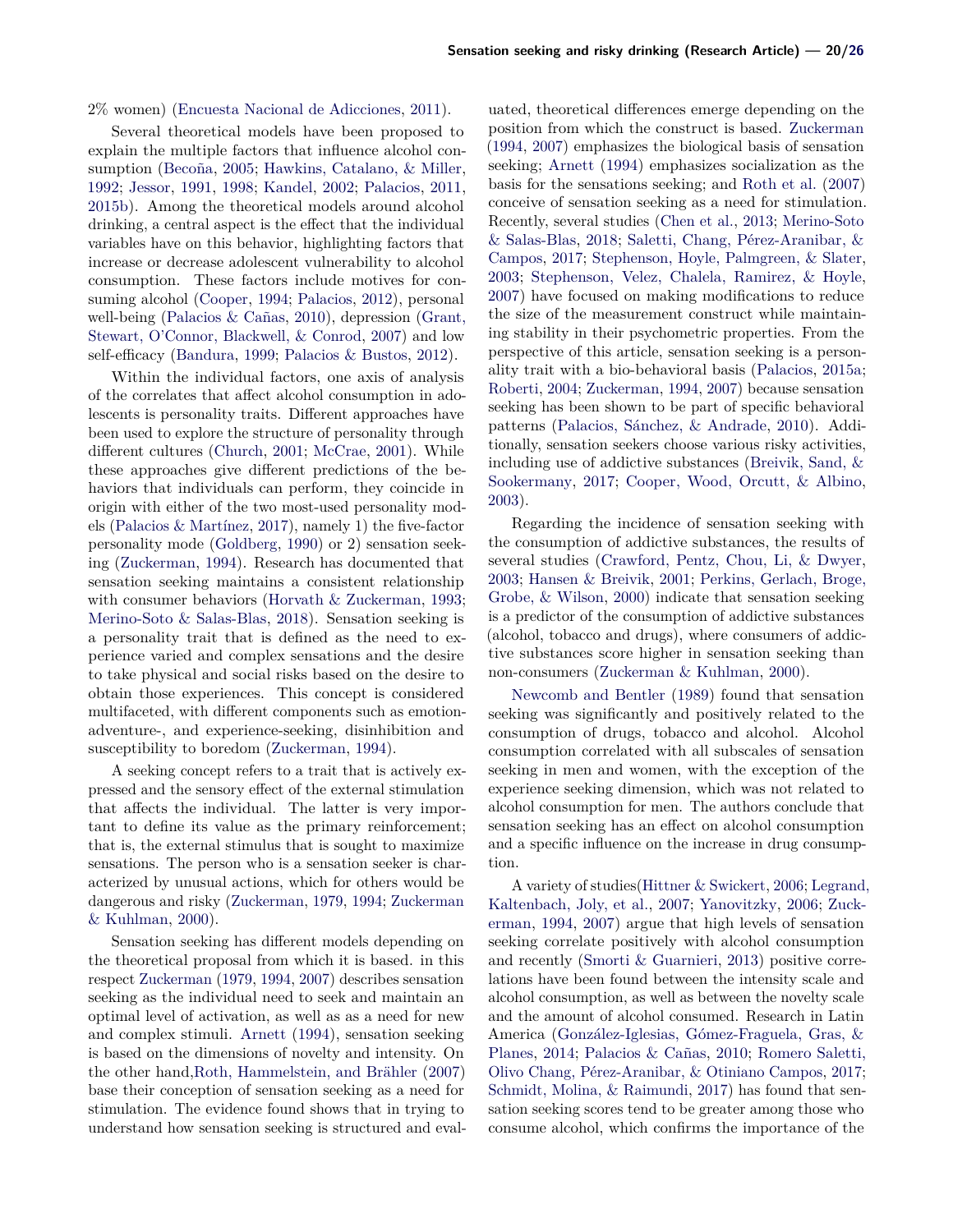search for sensations in explaining alcohol consumption in young people.

The evidence presented so far suggests that the causes of alcohol drinking are linked to personal factors and that alcohol consumption is influenced by individual need for stimulation, as expressed through the personality trait named sensation seeking [\(Cooper, Agocha, & Sheldon,](#page-6-23) [2000;](#page-6-23) [Palacios,](#page-7-0) [2015a;](#page-7-0) [Zuckerman,](#page-7-8) [1994,](#page-7-8) [2007\)](#page-7-11). The research found emphasizes the relationship between sensation seeking and addictive behaviors, as well as their influence on the presence of these behaviors.

In addition to this, the study of sensation seeking with a new measuring instrument offers empirical support for this construct, since sensation seeking as a personality trait allows us to define to what extent an individual has this trait and the characteristic form in which they respond to certain situations. At the same time, it contributes evidence of the effect that this trait has on alcohol consumption, based on the few studies from Mexico that investigate the effect of sensation seeking on alcohol consumption in adolescents.

Therefore, the objective of this research was to use a structural equation model to test the structural effect of sensation seeking on risky alcohol drinking in a sample of Mexican adolescents.

# **2. Method**

## **2.1 Sample**

A non-probabilistic sample was selected. The sample consisted of students from two public high school in southern Mexico City, 550 young people of whom 260 were male and 290 female, with an age range between 14 and 23 years  $(M = 16.88; SD = 1.3)$ . Their participation was voluntary and they were guaranteed anonymity in their responses. A causal and cross-sectional experimental design was used to identify the effect of sensation seeking in adolescent alcohol consumption.

## **2.2 Measures**

#### **2.2.1 Alcohol drinking**

Alcohol consumption was evaluated by four questions on the age of onset of alcohol consumption, frequency of alcohol use in the last month (from never to daily), the quantity of alcohol consumed per event (number of drinks consumed per occasion), and the incidence of heavy alcohol drinking (5 or more glasses per event) (from never to daily) and number of drinks they think they need to get drunk (number of drink glasses per event). Higher scores indicate higher drinking quantity [\(Villatoro et al.,](#page-7-23) [2001\)](#page-7-23). The measurement made has been proven in several studies using Mexican samples [\(Medina-Mora et al.,](#page-6-1) [2002;](#page-6-1) [Medina Mora et al.,](#page-6-2) [2002;](#page-6-2) [Palacios, Bravo, & Andrade,](#page-7-24) [2007\)](#page-7-24).

#### **2.2.2 Sensation Seeking**

The Sensation Seeking Mexican Inventory [\(Palacios,](#page-7-0) [2015a\)](#page-7-0), was estimated using a 59 item Likert Scale, with each of the ítems having four possible responses (*never to always*) with eight subscales (pleasure seeking, risk seeking, intense emotion seeking, novelty seeking, thrill and adventure seeking, disinhibition, unusual seeking and boredom susceptibility) relative to a preference for sensation seeking. The scale has construct, predictive and criterion validity, as well as a coefficient of reliability of internal consistency (Cronbach's Alpha) of .88 ( $IC95\% = .86 - .89$ ) in Mexican samples.

#### **2.2.3 Procedure**

The application of the instrument to adolescents was done in a group settingin each school. The participants were provided wth a brief description of the study (about activities carried out by young people), including the following written instructions: "This questionnaire is entirely voluntary. All your responses will be kept confidential and your personal identity will remain anonymous. No identifying information is requested on this survey, nor will any such information be added later to this survey. If any of the questions make you uncomfortable, feel free not to answer them. You are free to withdraw from this study at any time for any reason. This questionnaire should take about 25 minutes to complete. Thank you for your participation." At the end of the application, each participant was given a list of telephone numbers of psychological support centers.

## **2.2.4 Data Analysis**

Data analyses were performed considering descriptive statistics for alcohol drinking. Structural equation modeling (SEM) was use to evaluate the effect of sensation seeking in alcohol consumption. The test of the model was carried out by performing a series of relational and sequence analyses. Finally, the reliability of the internal consistency index (Cronbach's alpha coefficient) was calculated for the alcohol consumption indicators.

## **2.2.5 Ethical considerations**

All participants were informed that the information was anonymous, and the confidentiality of the data provided was guaranteed. Participants and school authorities gave informed consent. The research protocol was established according to the Regulation of the General Health Law, in its section on human subjects research [\(Salud,](#page-7-25) [2011\)](#page-7-25).

# **3. Results**

The results show that 79.3% of the adolescents drink alcohol, starting at  $13.65$   $(SD = 2.0)$  years,  $42.3\%$  ath a frequency of once a month or less, followed by 30% two or three times a week. The range of drinks consumed varies between one and more than 10, the modal amount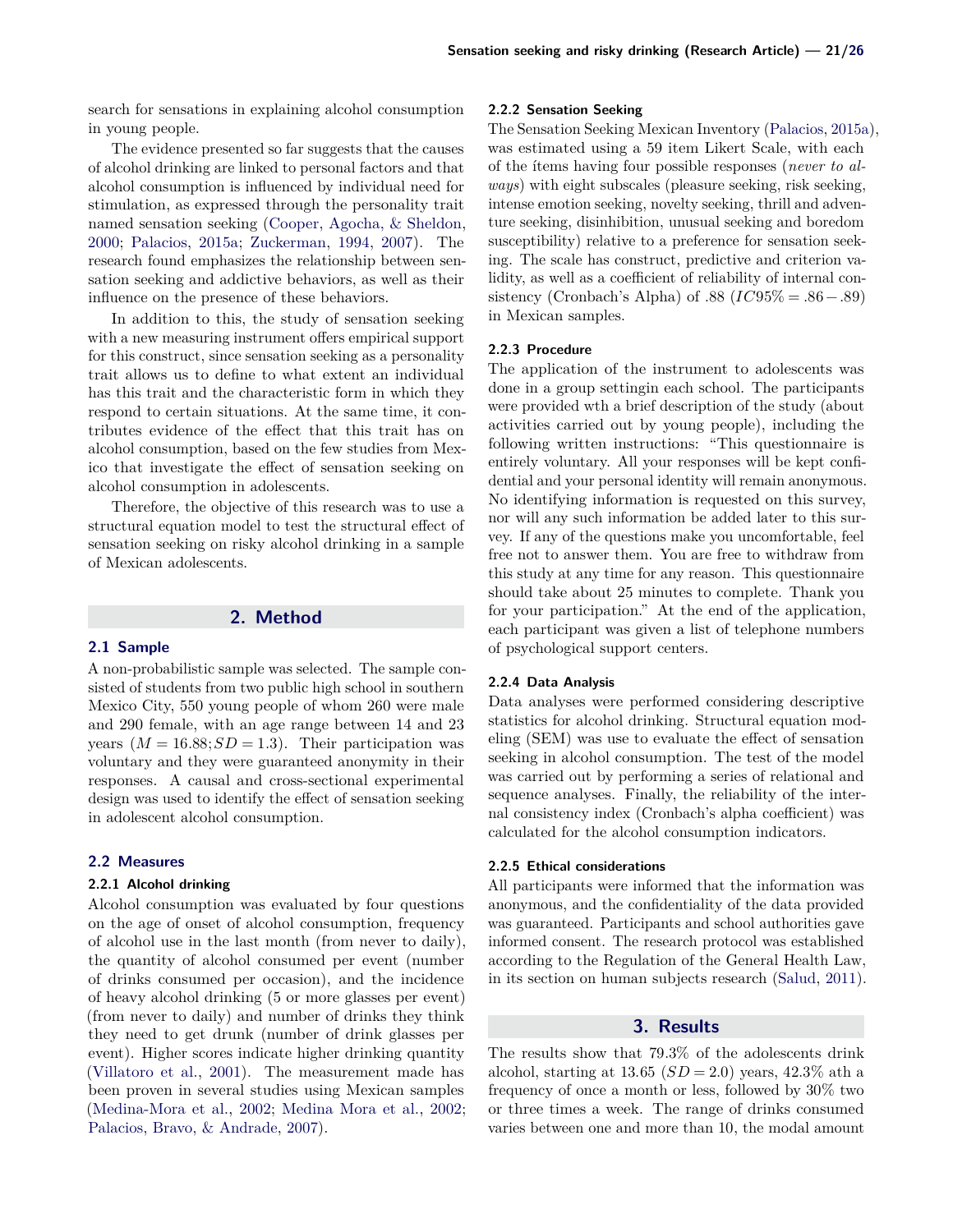of drinks consumed per instance of consumption is between 1 and 2, constituting 23.8% of the sample, while 19.6% reported drinking between  $3-4$  glasses. 40.6% reported an excessive consumption of alcohol within the past month, defined as 5 glasses or more in a single instance. In addition, students report that the number of glasses they consider needing to be drunk is on average 6.94  $(SD = 3.4)$ .

In order to obtain the metric equivalence of the indicators of alcohol consumption (frequency, quantity, age of onset, excessive consumption and quantity with which they become drunk), each one was transformed into standardized scores to obtain their normal distribution and thus be able to aggregate them in a global indicator of alcohol consumption.

Pearson correlations were performed between the indicators of alcohol consumption in order to calculate the degree of association between each one of them. Table [1](#page-4-0) shows positive and significant correlations in the indicators of alcohol consumption. The age of onset correlates with all the indicators of alcohol consumption, the frequency of consumption shows the highest levels of asociation with excessive alcohol consumption and quantity of consumption, and in turn the excessive consumption of alcohol has the high levels of correlation with the quantity of consumption. The quantity of alcohol with which they get drunk manifests the highest correlation with the quantity of alcohol they consume, followed by frequency and excessive consumption.

A confirmatory factorial analysis (CFA) was performed to establish the factorial validity of the measure of alcohol consumption in this sample. The analysis performed with the AFC in adolescent alcohol users was shown to fit the data, providing factorial validity to the measure. The indicators of goodness of absolute fit  $[\chi^2(3, N = 550) = 11.61, p < .001;$  RMSEA= .07; RMR= .01; incremental adjustment (TLI= .98; RFI= .97; IFI= .99, CFI= .99; GFI= .99; AGFI= .95) and parsimony adjustment (NFI= .99) showed aceptable values [\(Ruiz, Pardo, & San Martín,](#page-7-26) [2010\)](#page-7-26).

The reliability of the internal consistency index (Cronbach's alpha coefficient) was calculated for the alcohol consumption indicators, obtaining an index of .87  $(IC95\% = .85 - .89)$ . The results suggest satisfactory levels of reliability, indicating a homogeneity in the indicators that make up the measure of alcohol drinking.

The mean score, standard deviation and range for each facet of sensation seeking are presented in Table [2.](#page-4-1) The values are near the theoretical mean, meaning there are no problems with the effect of floor or ceiling in the answers. Standard deviation is relatively consistent across the factors. The facet that has the highest score is novelty sensation. The second highest score is from intense emotion seeking and the facets of risk seeking and unusual seeking, are the facets that receive the lowest

scores.

A structural equation modeling (SEM) analysis was conducted to estimate the structural association (predictive validity) between sensation seeeking and alcohol drinking. The proposed model was structurally consistent with the data. Structural equation model demostrated the direct effect of sensation seeking (structural coeffi $cient = 0.51$  on alcohol drinking. The results showed that a higher sensation seeking score wa positively associated with alcohol drinking (Figure [1\)](#page-4-2). The model presents a multiple coefficient of determination  $R^2$  in the estimation of alcohol consumption of 0.20. That is, for this model, sensation seeking explains 20% of the variability in alcohol consumption among this sample of Mexican youth.

The indicators of goodness of absolute fit  $\chi^2(61, N =$  $550) = 247.61, p < .001;$  RAMSEA=  $.07; p -$ Close = 0.00]; incremental adjustment (TLI= .98; RFI= .97; IFI= .98, CFI= .98) and parsimony adjustment (NFI= .98) showed aceptable values. The postulated theoretical model and its relationships are supported by the data with an adequate adjustment.

#### **4. Discussion**

The factorial assessment of alcohol consumption obtained in this study shows how to measure the latent factors in alcohol drinking [\(Becoña,](#page-5-0) [2005;](#page-5-0) [Horvath & Zuckerman,](#page-6-13) [1993;](#page-6-13) [Jessor,](#page-6-6) [1998;](#page-6-6) [Palacios,](#page-7-3) [2015b\)](#page-7-3). The evidence of the psychometric properties of validity and reliability shows a conceptual congruence between the behaviors to measure the risk in alcohol consumption by including several behaviors for its measurement, reaffirming the factorial validity of the items as they have been evaluated in this sample of Mexican youth.

Structural equation modeling demonstrated the direct effect of sensation seeking on alcohol drinking in this sample of Mexican youth. These results are theoretically [\(Hittner & Swickert,](#page-6-20) [2006;](#page-6-20) [Palacios,](#page-7-0) [2015a;](#page-7-0) [Roberti,](#page-7-16) [2004;](#page-7-16) [Zuckerman,](#page-7-8) [1994\)](#page-7-8) and empirically supported [\(González-Iglesias et al.,](#page-6-22) [2014;](#page-6-22) [Horvath & Zuck](#page-6-13)[erman,](#page-6-13) [1993;](#page-6-13) [Zuckerman,](#page-7-11) [2007;](#page-7-11) [Zuckerman & Kuhlman,](#page-7-10) [2000\)](#page-7-10). Additionally, the effects are similar to what is reported in several studies [\(Legrand et al.,](#page-6-21) [2007;](#page-6-21) [Palacios](#page-7-5) [& Cañas,](#page-7-5) [2010;](#page-7-5) [Romero Saletti et al.,](#page-7-21) [2017;](#page-7-21) [Yanovitzky,](#page-7-19) [2006\)](#page-7-19).

The use of CFA involved a prior theory (Hittner  $\&$ [Swickert,](#page-6-20) [2006;](#page-6-20) [Palacios,](#page-7-0) [2015a;](#page-7-0) [Roberti,](#page-7-16) [2004;](#page-7-16) [Zucker](#page-7-8)[man,](#page-7-8) [1994,](#page-7-8) [2007\)](#page-7-11) for its empirical estimation to verify if the measurement model coincided with the gathered information. In addition, it involved a problem to be solved and a hypothesis that could be verified. The findings obtained in the evaluated model allow us to maintain the hypothesis that alcohol consumption will be presented if the individuals tend to increase their sensation seeking by means of the amount of stimulation that they experience.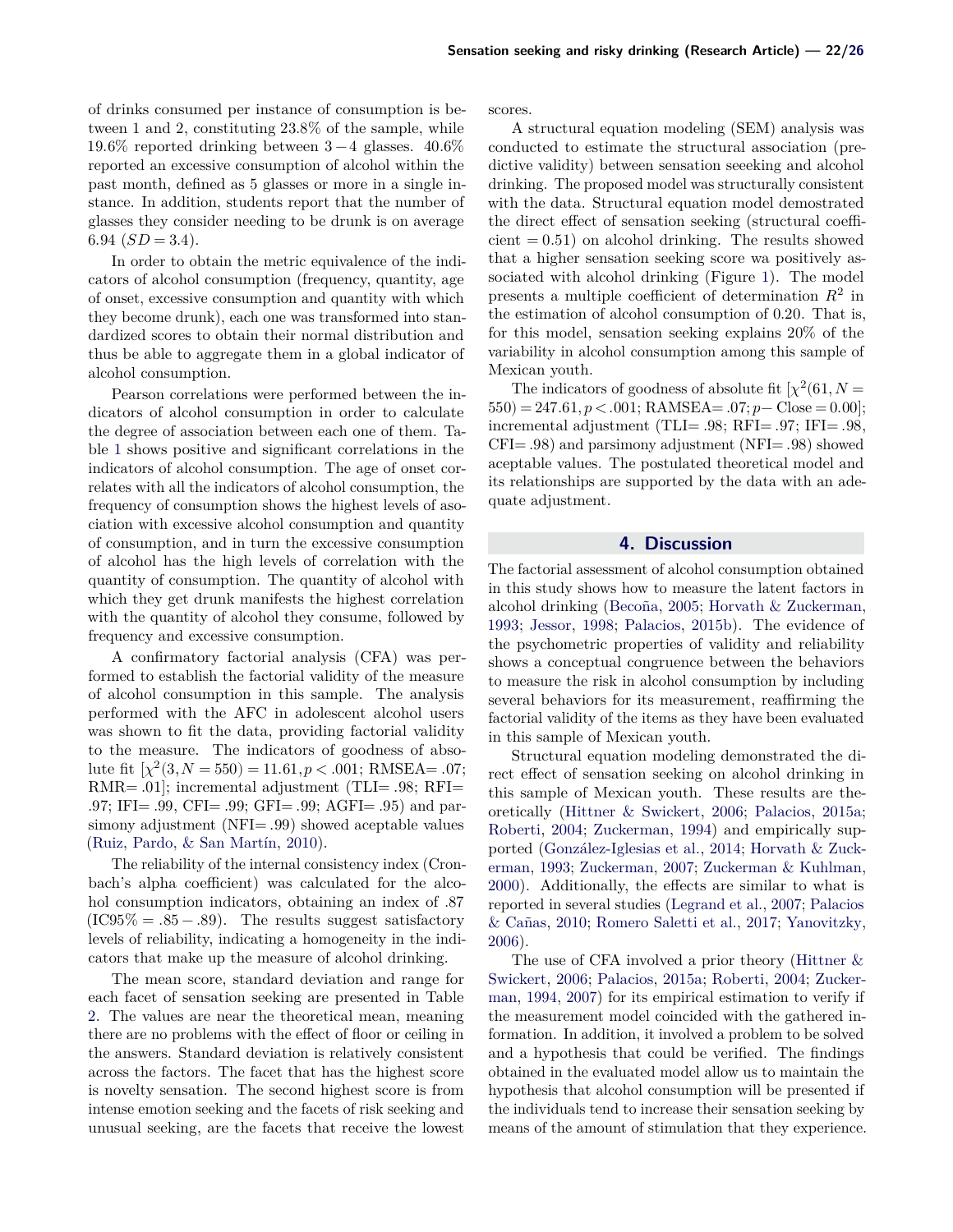# <span id="page-4-0"></span>**Table 1**

*Correlations of the alcohol consumption*

|                       | Age of<br>onset |          | Frequency Excessive Quantity<br>consump-<br>tion |          | Get<br>drunk |
|-----------------------|-----------------|----------|--------------------------------------------------|----------|--------------|
| Age of onset          | ____            | $.599**$ | $.420**$                                         | $.542**$ | $.472**$     |
| Frequency             |                 |          | $.765***$                                        | $.649**$ | $.505**$     |
| Excessive consumption |                 |          | ___                                              | $.732**$ | $.505**$     |
| Quantity              |                 |          |                                                  |          | $.637**$     |
| Get drunk             |                 |          |                                                  |          |              |

## <span id="page-4-1"></span>**Table 2**

*Descriptive statístics of sensation seeking inventory*

|                              | M    | SD   | $M$ ín | Max. |  |
|------------------------------|------|------|--------|------|--|
|                              |      |      |        |      |  |
| Pleasure seeking             | 2.33 | 0.65 |        | 3.9  |  |
| Risk seeking                 | 2.18 | 0.67 |        | 4    |  |
| Intense emotion seeking      | 2.99 | 0.72 |        |      |  |
| Novelty seeking              | 3.02 | 0.60 |        | 4    |  |
| Thrill and adventure seeking | 2.71 | 0.65 |        | 4    |  |
| Disinhibition                | 2.49 | 0.80 |        | 4    |  |
| Unusual seeking              | 2.27 | 0.60 |        | 4    |  |
| Boredom susceptibility       | 2.46 | 0.70 |        |      |  |

<span id="page-4-2"></span>

*Figure 1.* Structural equation model of sensation seeking and incidence of alcohol consumption

Results from our data results are congruent with the hypothesis, indicating that sensation seeking is a precursor to consuming alcohol, so that structural equations are a useful explanation of this behavior. Furthermore, it provides theoretical evidence of sensation seeking [\(Hit-](#page-6-20) [tner & Swickert,](#page-6-20) [2006;](#page-6-20) [Palacios,](#page-7-0) [2015a;](#page-7-0) [Roberti,](#page-7-16) [2004;](#page-7-16) [Zuckerman,](#page-7-8) [1994,](#page-7-8) [2007\)](#page-7-11) in the prediction of the behavior of alcohol consumption in Mexico. The data indicated that increased sensation seeking is associated with high levels of alcohol consumption.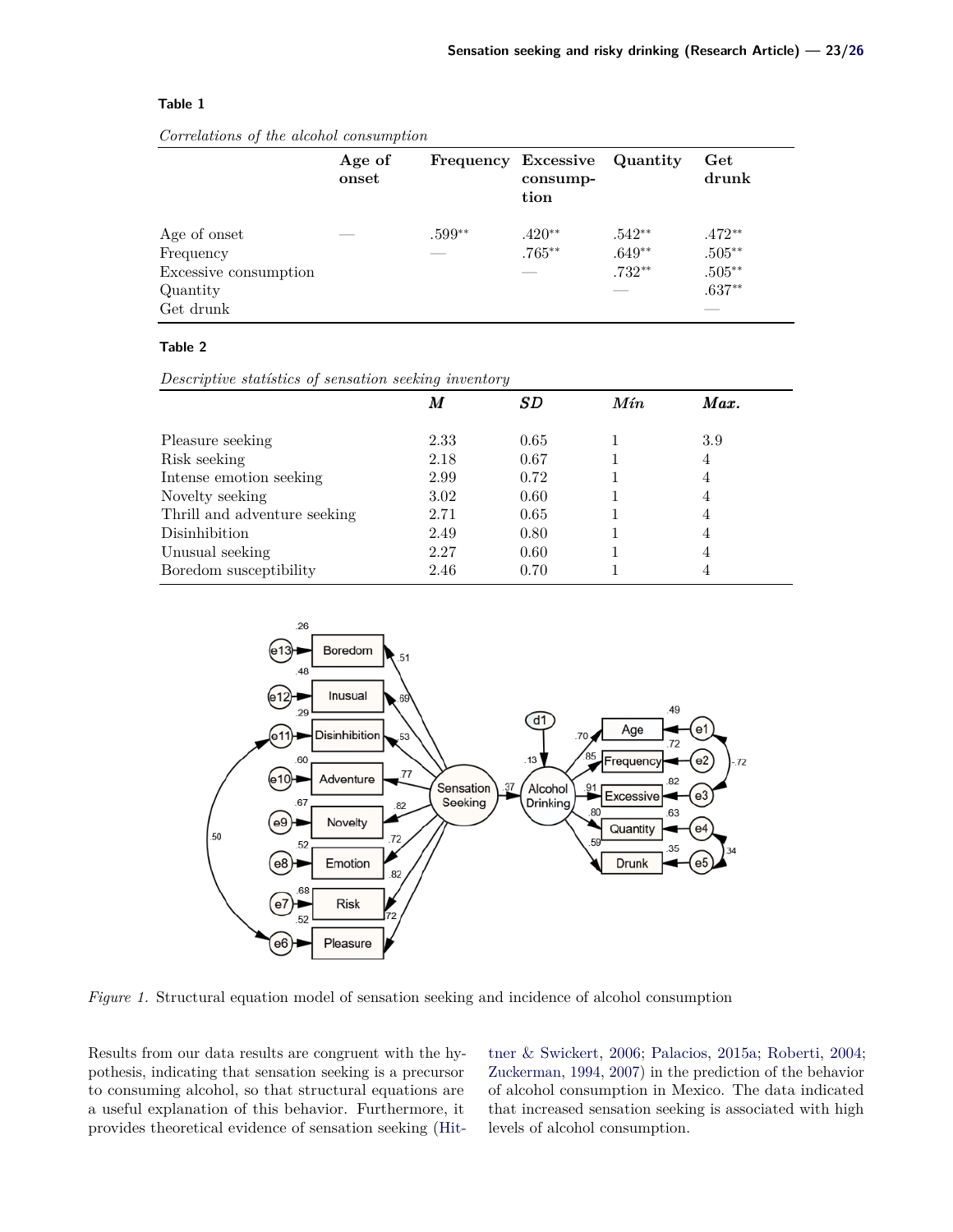The contribution of this study was to obtain the factorial validity of alcohol consumption in Mexican adolescents. The second contribution was to empirically estimate the model proposed to discover the direction and magnitude of the influence of sensation seeking on alcohol consumption, in a valid, reliable and culturally sensitive way. Sensation seeking is linked to the need for stimulation; so that the consumption of alcohol is the result of curiosity, experimentation and trying new activities [\(Palacios,](#page-7-0) [2015a;](#page-7-0) [Zuckerman,](#page-7-8) [1994,](#page-7-8) [2007;](#page-7-11) [Zuck](#page-7-10)[erman & Kuhlman,](#page-7-10) [2000\)](#page-7-10); that is, the adolescents of this study are sensation seekers, influenced by emotion to experience novel sensations [\(Palacios,](#page-7-0) [2015a;](#page-7-0) [Palacios &](#page-7-5) [Cañas,](#page-7-5) [2010;](#page-7-5) [Zuckerman,](#page-7-8) [1994,](#page-7-8) [2007\)](#page-7-11) that induce them to consume alcohol in various quantities. The facets of sensation seeking find broad support in the sensation seeking personality traits [\(Hittner & Swickert,](#page-6-20) [2006;](#page-6-20) [Palacios,](#page-7-0) [2015a;](#page-7-0) [Palacios et al.,](#page-7-17) [2010;](#page-7-17) [Roberti,](#page-7-16) [2004;](#page-7-16) [Zuckerman,](#page-7-8) [1994,](#page-7-8) [2007\)](#page-7-11), as well as in studies [\(Breivik et al.,](#page-5-3) [2017;](#page-5-3) [Cooper et al.,](#page-6-16) [2003;](#page-6-16) [Legrand et al.,](#page-6-21) [2007;](#page-6-21) [Merino-Soto &](#page-6-14) [Salas-Blas,](#page-6-14) [2018;](#page-6-14) [Romero Saletti et al.,](#page-7-21) [2017;](#page-7-21) [Yanovitzky,](#page-7-19) [2006\)](#page-7-19) that have identified sensation seeking as one of the reasons for the initiation of alcohol consumption among adolescents. Several limitations in the present study should be noted. First the sample is limited to Mexico City, so these results can not be generalized to the entire adolescent population, but reflect what is happening with a sample of Mexican youth. Second, the measures used here relied on self reports which were not corroborated by a known outside measure, although there is some evidence that self reports on alcohol use yield valid and reliable measures in most instances. Third, measures of alcohol drinking relied on adolescent self reports; it is possible that adolescents under- or over-reported their alcohol behaviors. However, youth responses surveys in this sample were compared with the results of national surveys. Fourth, other risky behaviors and psychological constructs of the nomological network can be used to obtain evidence of convergent and discriminant validity of the Mexican sensation-seeking scale. Finally, this study doesn't permit causal inferences regarding the relationship between sensation seeking and alcohol drinking. Of particular concern in this respect is the actual causal direction between sensation seeking and alcohol drinking, because the study did not include other variables that are involved in alcohol consumption. Causal direction involves in part the establishment of temporal precedence between variables;causal direction in some instances, may be the reverse of the hypothesized relationship. For example, the consumption of alcohol could lead youth to lose their inhibitions or be more friendly among peers [\(Palacios,](#page-7-4) [2012\)](#page-7-4).

The present study has theoretical and practical implications. Theoretically, the study demonstrates the importance of researching sensation seeking from a biobehav-

ioral perspective [\(Roberti,](#page-7-16) [2004;](#page-7-16) [Zuckerman,](#page-7-8) [1994,](#page-7-8) [2007\)](#page-7-11) as a personality trait to show a positive and signicant direct influence between sensation seeking and alcohol drinking. For this perspective, it has been shown that sensation seeking is part of specific behavioral patterns in which biological predisposition [\(Brocke, Beauducel,](#page-6-24) [& Tasche,](#page-6-24) [1999;](#page-6-24) [Roberti,](#page-7-16) [2004;](#page-7-16) [Zuckerman,](#page-7-27) [1990,](#page-7-27) [1994,](#page-7-8) [2007\)](#page-7-11) interacts with social environment [\(Arnett,](#page-5-2) [1994\)](#page-5-2), so that sensation seeking is characterized as a biosocial personality trait [\(Zuckerman,](#page-7-8) [1994,](#page-7-8) [2007\)](#page-7-11).

These results confirm previous research and expand our understanding of the dynamics of individual factors (personality factors) influencing alcohol drinking in adolescents. Consequently, they have implications for the evaluation and development of prevention programs for Mexican youth. Intervention approaches may need to vary among youth who have high propensities towards sensation seeking. For instance, an intensive mass media campaign using public service announcements was shown to be effective in changing behaviors among youth with high levels of sensation seeking [\(Palacios & Bustos,](#page-7-6) [2012\)](#page-7-6). Based on results of the current study, a mass media approach can be strengthened if combined with interventions that seek to limit opportunities for high sensation seekers to interact with alcohol users or create more opportunities for high sensation seekers to interact with peers who abstain from alcohol use or drink responsibly [\(Yanovitzky,](#page-7-19) [2006\)](#page-7-19). These proposals will continue to guide future research on effective interventions in college drinking.

In conclusion, identifying and predicting high levels of sensation seeking in adolescents is an important element to consider in the field of prevention, because sensation seeking has been identified as a risk factor in the consumption of addictive substances. If we can understand how the need for external sensorial stimulation is involved in the search for risk, we can understand that those who seek sensations are characterized by actions that are dangerous and risky for others, personality characteristics present in alcohol consumption in Mexican youth.

## **References**

- <span id="page-5-2"></span>Arnett, J. (1994). Sensation seeking: A new conceptualization and a new scale. *Personality and Individual Differences*, *16*, 289–289.
- <span id="page-5-1"></span>Bandura, A. (1999). A sociocognitive analysis of substance abuse: An agentic perspective. *Psychological Science*, *10*(3), 214–217.
- <span id="page-5-0"></span>Becoña, E. (2005). *Bases científicas de la prevención de las drogodependencias.* Madrid: Plan Nacional sobre Drogas.
- <span id="page-5-3"></span>Breivik, G., Sand, T. S., & Sookermany, A. M. (2017). Sensation seeking and risk-taking in the Norwegian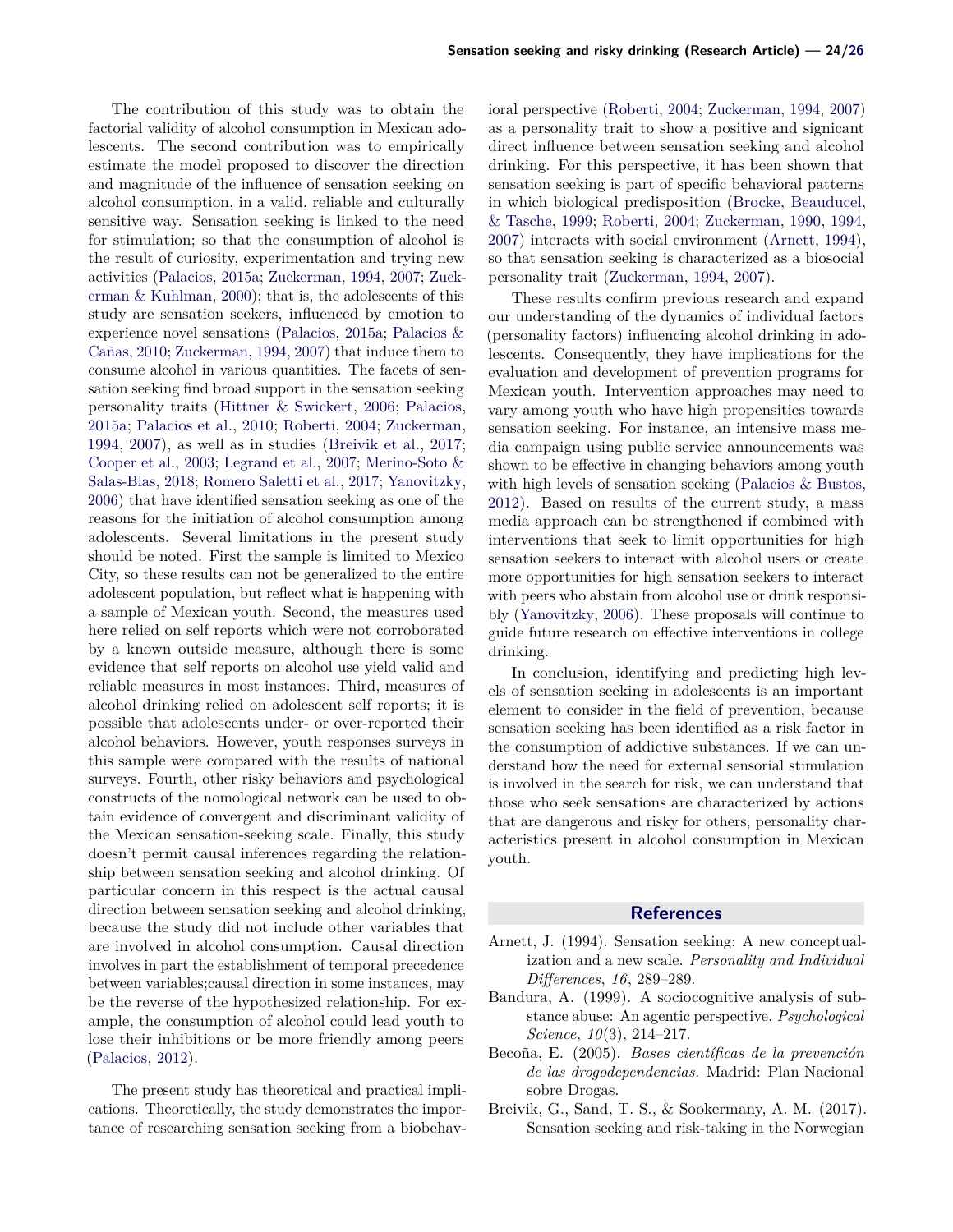population. *Personality and Individual Differences*, *119*, 266–272.

- <span id="page-6-24"></span>Brocke, B., Beauducel, A., & Tasche, K. G. (1999). Biopsychological bases and behavioral correlates of sensation seeking: Contributions to a multilevel validation. *Personality and Individual Differences*, *26*(6), 1103–1123.
- <span id="page-6-15"></span>Chen, X., Li, F., Nydegger, L., Gong, J., Ren, Y., Dinaj-Koci, V., … Stanton, B. (2013). Brief sensation seeking scale for chinese–cultural adaptation and psychometric assessment. *Personality and Individual Differences*, *54*(5), 604–609.
- <span id="page-6-10"></span>Church, A. T. (2001). Personality measurement in crosscultural perspective. *Journal of Personality*, *69*(6), 979–1006.
- <span id="page-6-8"></span>Cooper, M. L. (1994). Motivations for alcohol use among adolescents: Development and validation of a four-factor model. *Psychological Assessment*, *6*(2), 117–128.
- <span id="page-6-23"></span>Cooper, M. L., Agocha, V. B., & Sheldon, M. S. (2000). A motivational perspective on risky behaviors: The role of personality and affect regulatory processes. *Journal of Personality*, *68*(6), 1059–1088.
- <span id="page-6-16"></span>Cooper, M. L., Wood, P. K., Orcutt, H. K., & Albino, A. (2003). Personality and the predisposition to engage in risky or problem behaviors during adolescence. *Journal of Personality and Social Psychology*, *84*(2), 390–410.
- <span id="page-6-17"></span>Crawford, A. M., Pentz, M. A., Chou, C.-P., Li, C., & Dwyer, J. H. (2003). Parallel developmental trajectories of sensation seeking and regular substance use in adolescents. *Psychology of Addictive Behaviors*, *17* (3), 179–192.
- <span id="page-6-3"></span>Encuesta Nacional de Adicciones. (2011). *Alcohol.* Secretaria de Salud, Consejo Nacional contra las Adicciones, Comisión Nacional contra las Adicciones, Instituto Nacional de Psiquiatría, Instituto Nacional de Salud Pública.
- <span id="page-6-12"></span>Goldberg, L. R. (1990). An alternative" description of personality": the big-five factor structure. *Journal of Personality and social Psychology*, *59*(6), 1216–1229.
- <span id="page-6-0"></span>Gómez Fraguela, J. A., Luengo Martín, A., Romero Triñanes, E., Villar Torres, P., & Sobral Fernández, J. (2006). Estrategias de afrontamiento en el inicio de la adolescencia y su relación con el consumo de drogas y la conducta problemática. *International Journal of Clinical and Health Psychology*, *6*(3), 581–597.
- <span id="page-6-22"></span>González-Iglesias, B., Gómez-Fraguela, J.-A., Gras, M.- E., & Planes, M. (2014). Búsqueda de sensaciones y consumo de alcohol: el papel mediador de la percepción de riesgos y beneficios. *Anales de Psicología*, *30*(3), 1061–1068.
- <span id="page-6-9"></span>Grant, V. V., Stewart, S. H., O'Connor, R. M., Black-

well, E., & Conrod, P. J. (2007). Psychometric evaluation of the five-factor Modified Drinking Motives Questionnaire—Revised in undergraduates. *Addictive Behaviors*, *32*(11), 2611–2632.

- <span id="page-6-18"></span>Hansen, E. B., & Breivik, G. (2001). Sensation seeking as a predictor of positive and negative risk behaviour among adolescents. *Personality and Individual Differences*, *30*(4), 627–640.
- <span id="page-6-4"></span>Hawkins, J. D., Catalano, R. F., & Miller, J. Y. (1992). Risk and protective factors for alcohol and other drug problems in adolescence and early adulthood: implications for substance abuse prevention. *Psychological Bulletin*, *112*(1), 64–105.
- <span id="page-6-20"></span>Hittner, J. B., & Swickert, R. (2006). Sensation seeking and alcohol use: A meta-analytic review. *Addictive Behaviors*, *31*(8), 1383–1401.
- <span id="page-6-13"></span>Horvath, P., & Zuckerman, M. (1993). Sensation seeking, risk appraisal, and risky behavior. *Personality and Individual Differences*, *14*(1), 41–52.
- <span id="page-6-5"></span>Jessor, R. (1991). Risk behavior in adolescence: a psychosocial framework for understanding and action. *Journal of Adolescent Health*, *12*, 597–605.
- <span id="page-6-6"></span>Jessor, R. (1998). New perspectives on adolescent risk behavior. In  $(pp. 1-10)$ . Cambridge University Press.
- <span id="page-6-7"></span>Kandel, D. B. (2002). *Stages and pathways of drug involvement: Examining the gateway hypothesis*. Cambridge University Press.
- <span id="page-6-21"></span>Legrand, F. D., Kaltenbach, M. L., Joly, P. M., et al. (2007). Association between sensation seeking and alcohol consumption in French college students: Some ecological data collected in "open bar" parties. *Personality and Individual Differences*, *43*(7), 1950–1959.
- <span id="page-6-11"></span>McCrae, R. R. (2001). Trait psychology and culture: Exploring intercultural comparisons. *Journal of Personality*, *69*(6), 819–846.
- <span id="page-6-1"></span>Medina-Mora, M., Natera, G., & Borges, G. (2002). Alcoholismo y abuso de bebidas alcohólicas. *Observatorio Mexicano en tabaco, alcohol y otras drogas. México, DF: Secretaría de Salud*. Retrieved from [www.conadic.gob.mx/investigacion/](www.conadic.gob.mx/investigacion/observatorio_2002/observatorio_1.pdf) [observatorio\\_2002/observatorio\\_1.pdf](www.conadic.gob.mx/investigacion/observatorio_2002/observatorio_1.pdf)
- <span id="page-6-2"></span>Medina Mora, M. A., Peña Corona, M. P., Cravioto, P., Villatoro, J., Kuri, P., et al. (2002). Del tabaco al uso de otras drogas: ¿el uso temprano de tabaco aumenta la probabilidad de usar otras drogas? *Salud Pública de México*, *44*(supl 1), s109–s115.
- <span id="page-6-14"></span>Merino-Soto, C., & Salas-Blas, E. (2018). Brief Sensation Seeking Scale: Latent structure of 8-item and 4 item versions in Peruvian adolescents Escala breve de búsqueda de sensaciones (BSSS): estructura latente de las versiones de 8 y 4 ítems en adolescentes peruanos. *Adicciones*, *30*(1), 41–53.
- <span id="page-6-19"></span>Newcomb, M. D., & Bentler, P. M. (1989). Substance use